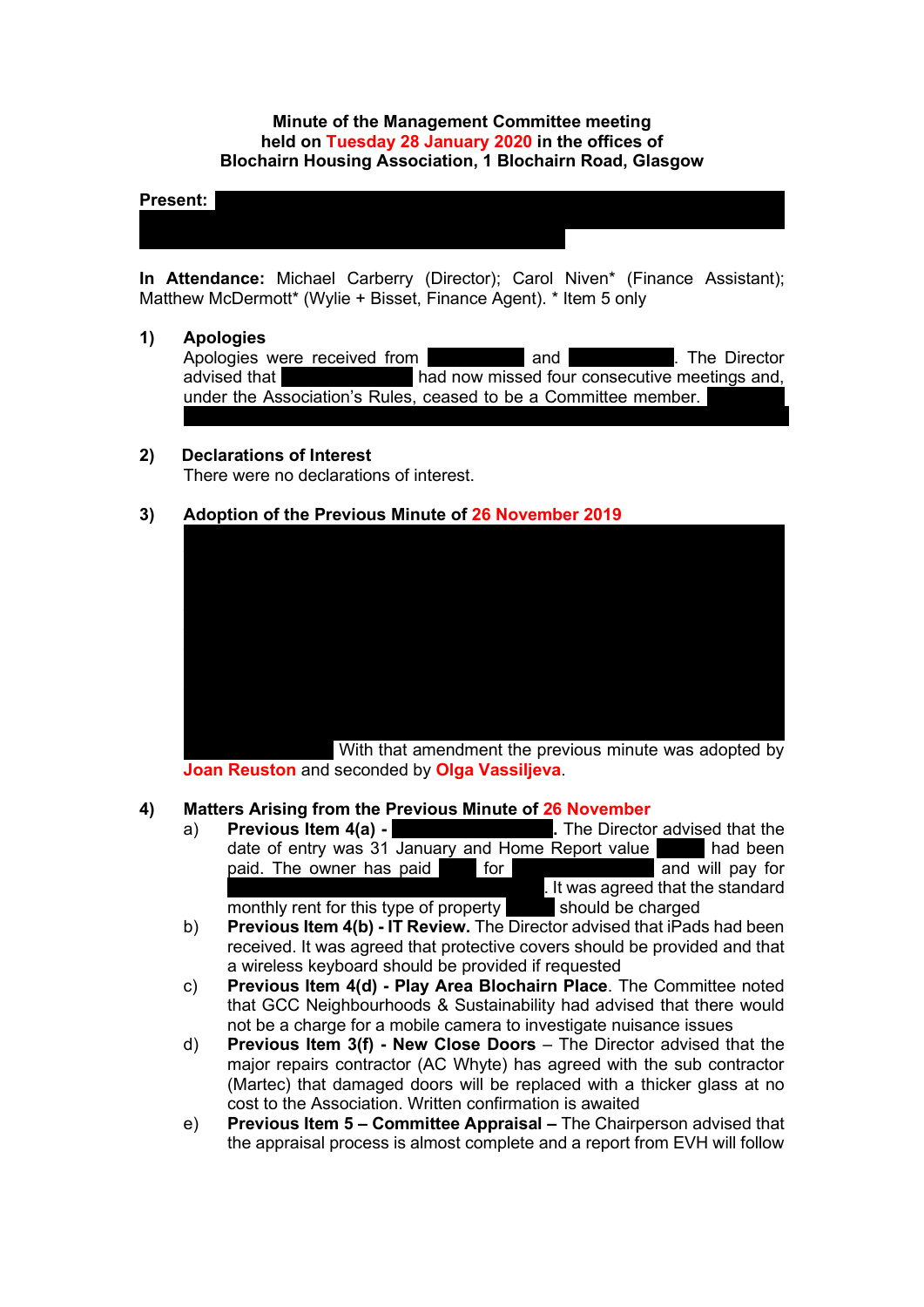f) **Working with Young People –** The Committee noted that a Christmas 'Wee Issue' had been issued, which included a concert tickets competition. The intention is to produce the 'Wee Issue' regularly

# **5) Finance Reports**

# **a) Management Accounts to 31 December 2019**

The Finance Agent presented the accounts and noted variances from the budget. He advised that the Association was in a healthy financial position and that

(£5.5million in 2017) would begin in January 2021. Only interest has been . Projecting to  $2021/2022$ ,  $\alpha$  covenants would still be met, if the financial

plan agreed when the loan was taken out is followed. On the policy of buying back houses he confirmed that to be paid for. As 'buy backs' increase a fund can be arranged with a bank

# **b) Rent Review 2020/2021**

The Director presented the papers issued with the agenda. These followed the same format as in previous years. The draft budget indicated how much income is required, plus a 'transfer to the sinking fund' for future major repairs and loan repayments.

Staff costs includes for a  $5<sup>th</sup>$  member of staff. Planned Maintenance includes for new fire safety regulations from February 2021; gutters, downpipes etc. to be replaced rather than painted and for new house doors at Contract 1. Loan repayments include  $\blacksquare$  for January – March 2021.

would be RPI + 1.5% for 4 years and RPI + 1.5% for the following 4 years and RPI + 1.5% for the following 4 years.

When the Unity Trust Bank loan was taken out it was agreed that

Details of how this would affect rent levels was presented. Details of the history of rent increases since 2004 showed that the average increase is only 0.4%, due to there being several years of below inflation rises and one rent freeze. Details of rent increase proposals from other housing associations showed that Milnbank is 3.5%; the Wheatley Group is and Spire View, is **5. The Director outlined the history of low rents in** Blochairn and Royston, which are well below the Scottish average. Only Blochairn's 5/6 apts. are above the Scottish average. There are few houses of that size, mainly 3 storey townhouses. Built in Blochairn Place in 2011, with relatively low housing association grant, more private finance was needed and this meant higher rents. This brings up the overall average for all Blochairn rents. During discussion it was felt that Blochairn's rents compare well to other associations and the service provided is very good. In addition, the Tenant Bonus Scheme allows for a cash return to tenants at Christmas. However, there is some general discomfort as rents increase.

After discussion the Committee agreed to the proposal, which will be put to tenant consultation. It was agreed that the overall rent strategy should be reviewed in August.

# **6) Employers in Voluntary Housing (EVH)**

The Director advised that the Staffing Sub Committee had considered and approved the staff structure review.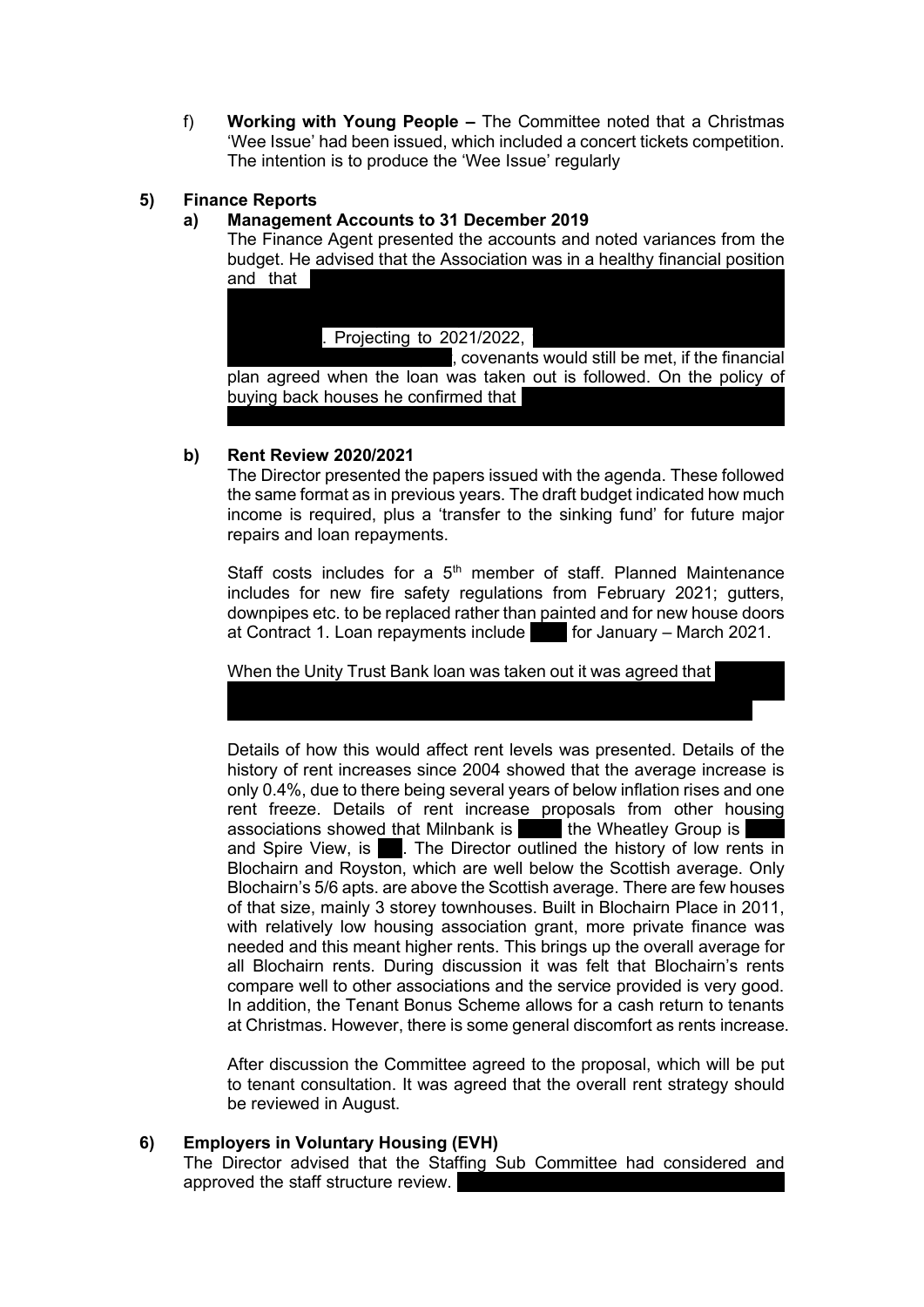A 5th staff member will be employed and there will be further discussions on the most appropriate role and grade. The Chairperson advised

is due to various issues, including the 24/7 'on call' service; 'one of the more

The Director advised that this arrangement has been in place for more than 20 years. He described the history of the Association's out of hours service, including why every resident has his mobile telephone number. The Committee had previously considered this to be an exceptional service and one that was appreciated by residents. He gave examples of the type of situations he would deal with out of office hours. These were not only on maintenance issues. He had also dealt with anti-social and neighbour nuisance situations and he responds to office alarm calls. He emphasised that the Committee had recognised, in many other aspects of the Association's work, that Blochairn is not typical of other associations. It has a reputation for innovation. It was agreed that being able to speak to a member of staff in an emergency was an important service. Several committee members had sought advice outwith office hours. Committee members commented on the Director coming to work in 2018, when most offices were closed due to heavy snow. He had assisted and organised residents who were shifting snow and left his own car to walk home.

concern expressed. She had worked for many years in an 'on call' scenario and . After discussion the committee approved the Sub Committee decision and accepted the proposals in the EVH report.

#### **7) Health & Safety**

The Committee noted the update issued with the agenda. Policies on Lone Working and Stress Management will be considered after consultation with staff.

#### **8) Scottish Government/Scottish Housing Regulator**

#### **a) Annual Assurance Statement (AAS)**

The Committee noted the paper issued with the agenda. Wylie + Bisset have been appointed as Internal Auditors. A representative will attend the next meeting to discuss the programme. Invitations to tender for External Financial Audit services from 2020/2021 will be issued shortly. This had been noted as 'done' on the previous update in error. The paperwork had been completed but the advertisement was held until after the New Year

**b) Notifiable Events** The Committee noted

# **c) Criticism of the Scottish Housing Regulator** The Committee noted recent correspondence in 'Scottish Housing News' on criticism of the Regulator. The Regulator's response was also noted

**d) Housing to 2040. A Vision for Our Future Homes and Communities** A copy of the Scottish Government's document was distributed

#### **9) Tenant Bonus Scheme**

The monthly prize draw was made for January. Winners were  $\blacksquare$  and  $\blacksquare$ 

# **10) National Accommodation Strategy for Sex Offenders (NASSO)**

The Director advised that the NASSO Awareness Group (NAG) has still to write to Ash Denham MSP, Minister for Community Safety. The Chairperson asked how many associations were in the NAG. The Director advised that there were 11 but that only 5 attended meetings regularly. The Chairperson asked how many members there were previously. The Director advised that, from memory,